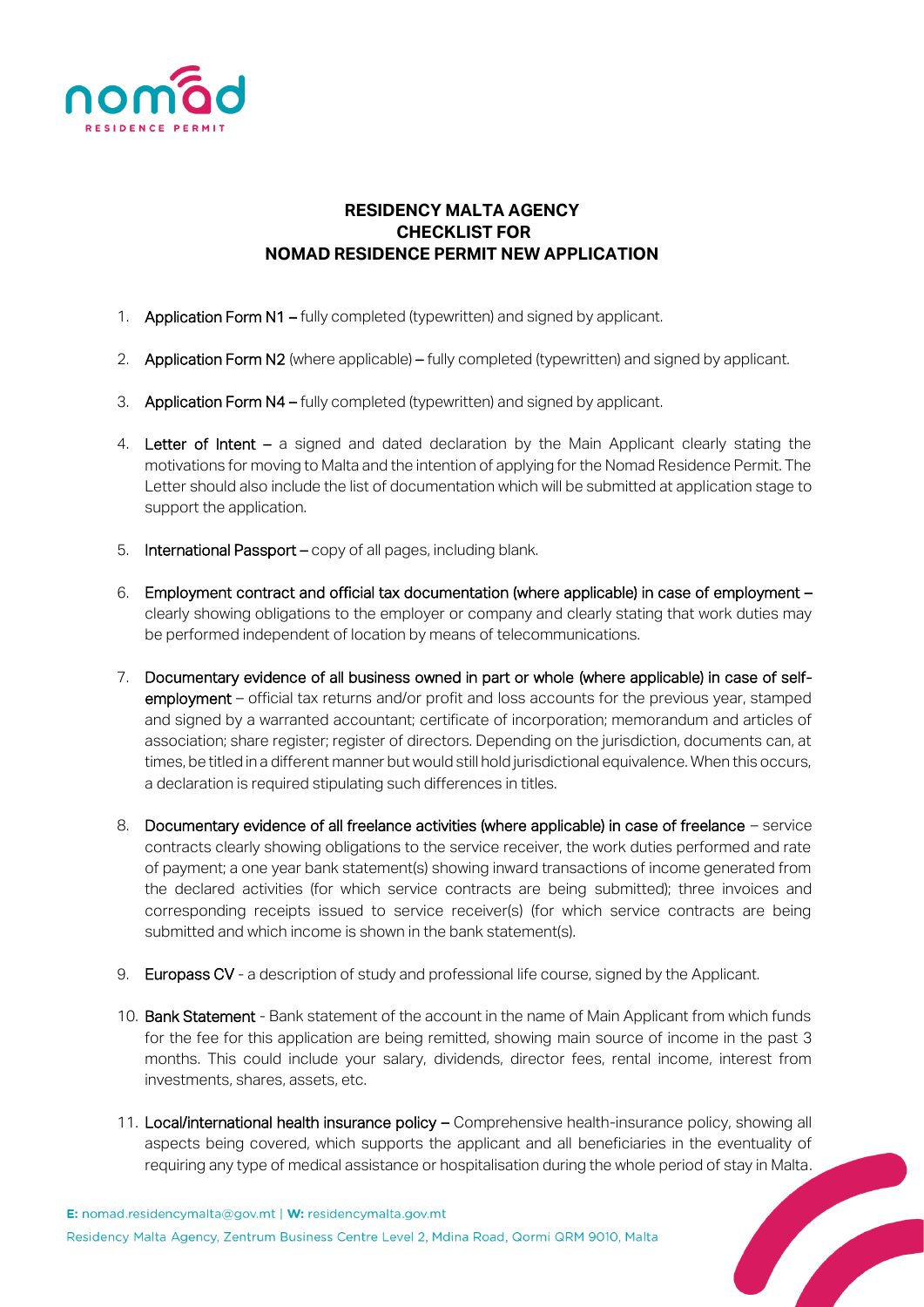

If any of the beneficiaries travels within the Schengen Area, they are requested to apply for a separate travel insurance covering their stay.

- 12. Health declaration a signed and dated declaration by the Main Applicant stating that he/she will provide and pay for any expense not covered by the health insurance policy for himself/herself and each additional family member.
- 13. Marriage Certificate (where applicable) this certificate is required for each married couple included in the application.
- 14. Birth Certificate of family members (where applicable) a copy of the original birth certificate is required for each additional dependant.
- 15. Change of Name Documents (where applicable) In the event that the Main Applicant and/or any of his/her dependants has/have undergone an official name/surname change,
- 16. Affidavit of Dependency (where applicable) Main Applicant must provide an affidavit of dependency for each dependant over 18 years of age on date of application. The affidavit must declare that at the time of application, the said dependant is principally physically or economically dependent on main applicant, hence satisfying the requirements for dependency.
- 17. Award of custody/guardianship (where applicable) in case where a court/legal judgement would have given the custody/guardianship of a minor dependant, the relative documentation must be provided. For example, if a parent would have been given sole custody, the court/legal ruling granting such sole custody must be attached.
- 18. Proof of Accommodation Main Applicant will be requested to submit a lease/purchase agreement once application is approved by the Agency. This should clearly show the name of the applicant(s) and the duration of the lease.

## Notes to applicants:

Handwritten forms will not be accepted. Signatures are to be made manually and using blue ink only.

All supporting documentation must be submitted in English. Any documents not in the English language must be accompanied by any official translation into English. Translations must be prepared by a professional translator (officially accredited by a court of law), a government agency, an international organisation, or a similar official institution. The translator should include their full name, date, residential or business address, telephone number, email address and website. If the translation is prepared by a company whose sole or main business is doing professional translation, paper bearing the company letterhead should be utilised, thus providing all details relevant to the firm which produced the translation. The translation must be signed and stamped by at least one authorised signatory of the translating company.

A national visa of 180 days will be issued to successful applicants who need a visa to enter Malta. Those who wish to prolong their stay and successful applicants who do not require a visa to enter Malta will be issued with a Nomad Residence Permit of one year.